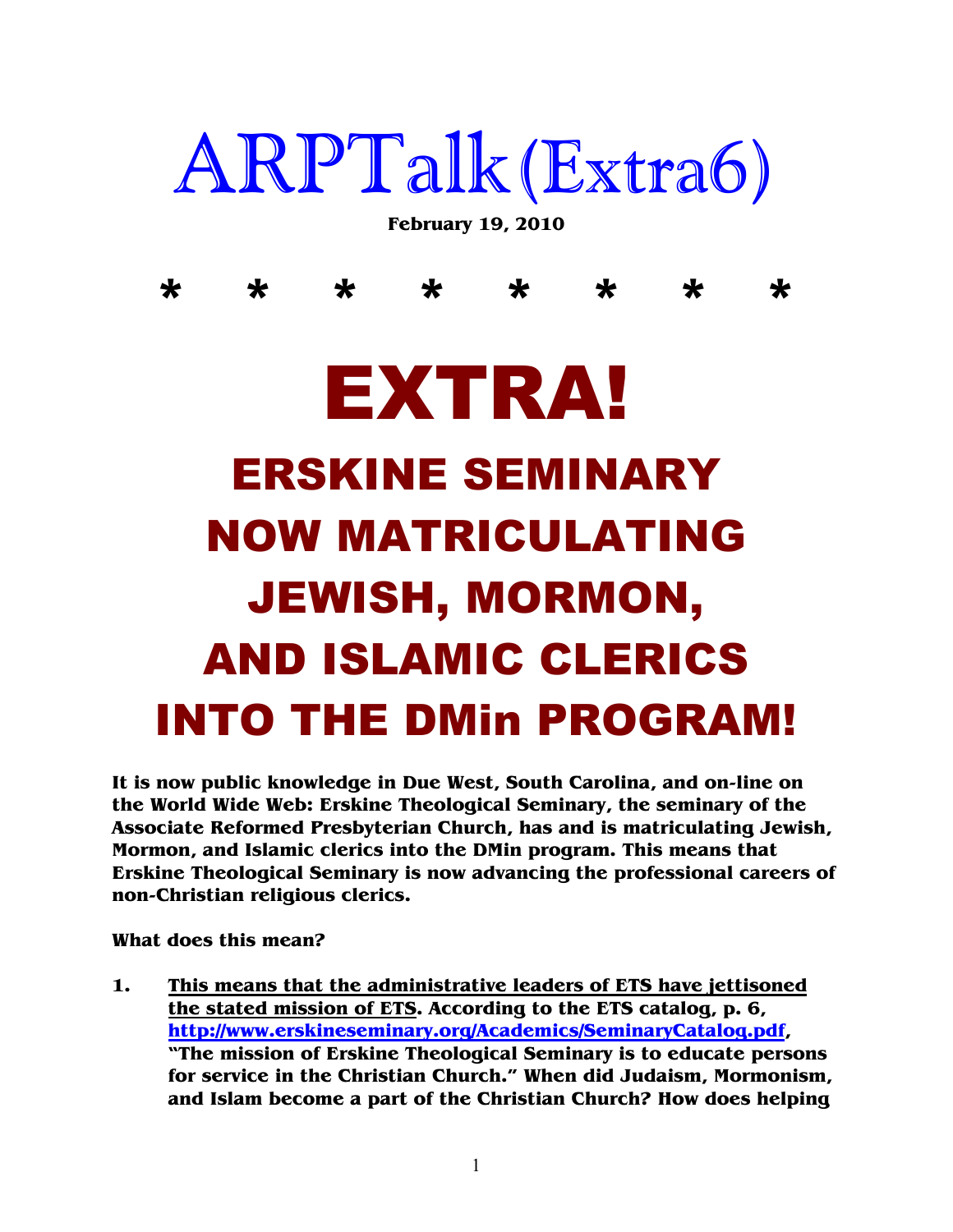**to advance the careers of Jewish, Mormon, and Muslim clerics work to advance the cause of the Christian Church? How should we respond to this?** 

- **2. This probably means that the academic standards of ETS have been circumvented. There are specific requirements to get into the DMin program at ETS. Those requirements are specified on p. 81 of the ETS catalog (see http://www.erskineseminary.org/Academics/SeminaryCatalog.pdf) and those requirements specify a MDiv from an accredited seminary or the equivalent thereof – and the equivalent courses are specified. One wonders if these non-Christian clerics meet the academic requirements of the ETS catalog. This is a serious matter and potentially threatens the accreditation of ETS. Certainly the training requirements for Muslim imams are quite different from those of Christian ministers. It seems that the mission and the academic standards and protocols that make for a viable and respectable seminary have been jettisoned by the very people who have been called to protect them. How should we respond to this?**
- **3. This means that the members of the Board have failed in their oversight of ETS on behalf of the ARP Church, or the ETS chief administrators have acted independently of the Board, or both. Either way, the ministry and witness of the ARP Church have not been well served by the Erskine Board of Trustees and by the ARP ministers who serve in senior administrative posts at Erskine Seminary. By this point, many readers of ARPTalk will be aware that this matter involves the DMin program at ETS for Army chaplains. The original program was launched in 1998. At that time, the Editor of ARPTalk was a member of the Erskine College and Seminary Board. The Editor had reservations about this relationship and spoke with the former Dean and Vice President of the Seminary. The contract between ETS and the Army that was framed had specifications that protected the mission and academic requirements of ETS. The Army personnel at Fort Jackson who met the purpose statement and the academic requirements of ETS were admitted into the program. In other words, ETS WAS PROTECTED. This document is on file somewhere in Due West. Since that time, other contracts (two or three MEDCOM contracts) have been written. Once again, those contracts are on file somewhere in Due West. Were these documents seen and authorized by the Board? What were the specifications? Who signed the documents? Did someone act on his own initiative in disregard of Board oversight? Was the General Synod of the ARP Church made aware of the specifications of these**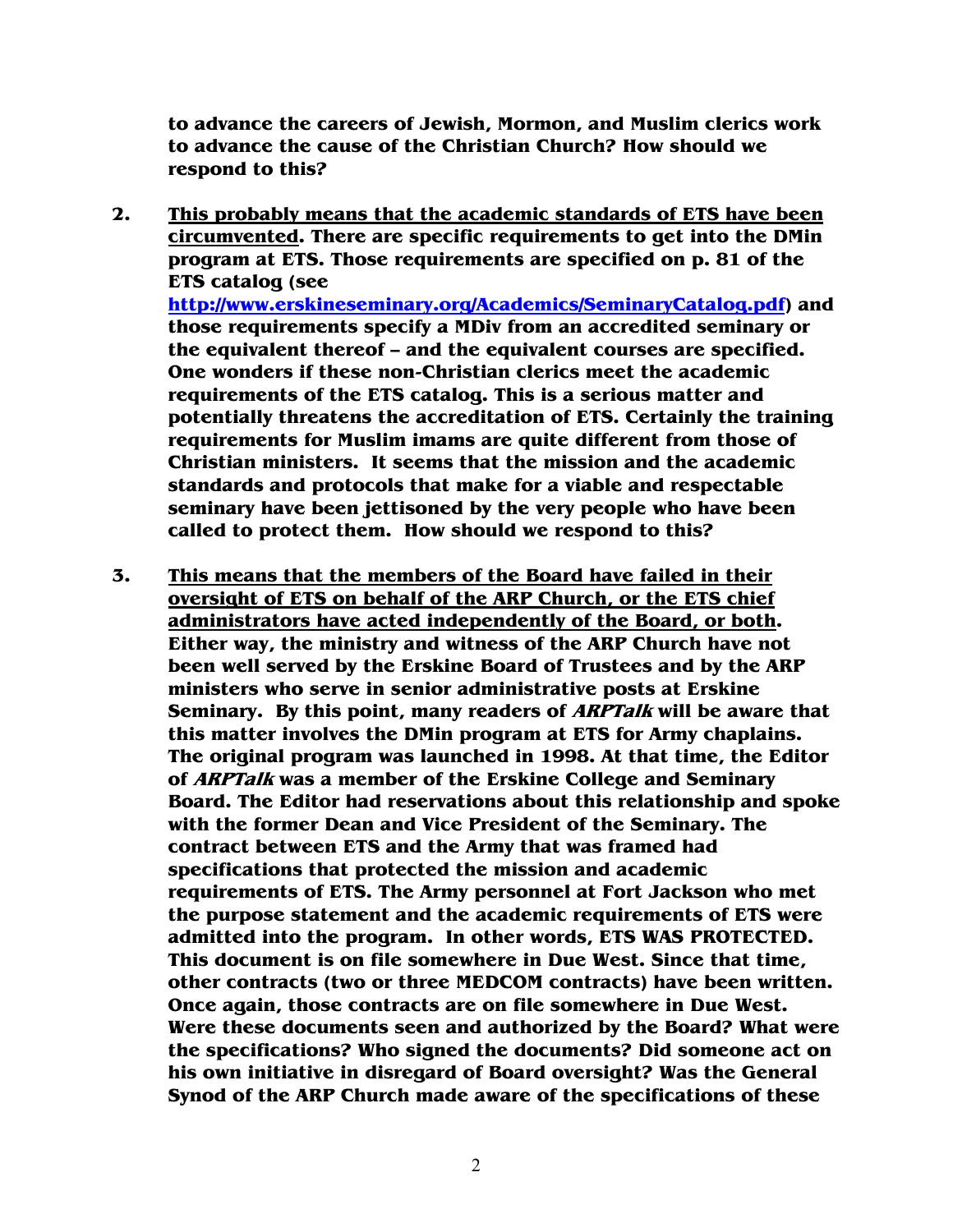**contracts? Who authorized the signing of these contracts? Why were the ARP Church and the seminary of the ARP Church not protected? The current Executive Vice President of ETS has often publicly claimed ownership of the MEDCOM program? What has he wrought? How should we respond to this?** 

- **4. This means that the witness of the ARP Church has been put out for public ridicule. This is not a debate on how many angels can dance on the head of a pin. This is not a debate over a fine point of eschatology. This is not even a debate over the not-so-subtle neo-Barthian denials of the full authority of the Bible as God's Word. This is astoundingly simple and clear. The issue is aiding and abetting the cause of false religions. Some may say that these non-Christian clerics are being permitted into the DMin program for the purposes of evangelism. That is lame and silly! The DMin program is not for evangelism of students but career advancement in Christian service, and the mission statement of ETS specifies that ETS exists for the training of persons for ministry in the Christian Church. Indeed, our bothers and sisters in our Reformed and evangelical community see this clearly and are dismayed at us. This is not engaging the culture! This is aiding the enemy! How should we respond to this?**
- **5. This means that the educational services of Erskine Theological Seminary have been rented out to the highest bidder. According to Erskine public relations documents, this situation has existed as far back as 2005 (http://www.erskine.edu/news/01.27.05/chap.01.27.05.htm). How is it that the Board did not take action then? Despite the fact that the presence of a Jewish chaplain in the DMin program was publicized by Erskine in 2005, were the Trustees even aware of this? In any event, the matter has just now come to a head. Why have the chief administrators of ETS done this thing? Is it because they are theologically inept? No! Is it because they have knowingly and willfully betrayed the Christian faith? I hope not! Is it because they need a bag of money to support the institution? Yes! There it is! Money! They have sold the birthright of the ARP Church for a mess of pottage. How should we respond to this?**

**The new motto of ETS is "For Christ and His Church"**

**(http://en.wikipedia.org/wiki/Erskine\_Theological\_Seminary). How does advancing the academic and professional careers of Jewish, Mormon, and Islamic clerics affirm "Christ and His Church"? Is this not a form of institutional insanity? The ARP Church has long been sending missionaries to evangelize people of other religions – the very religionists that ETS is**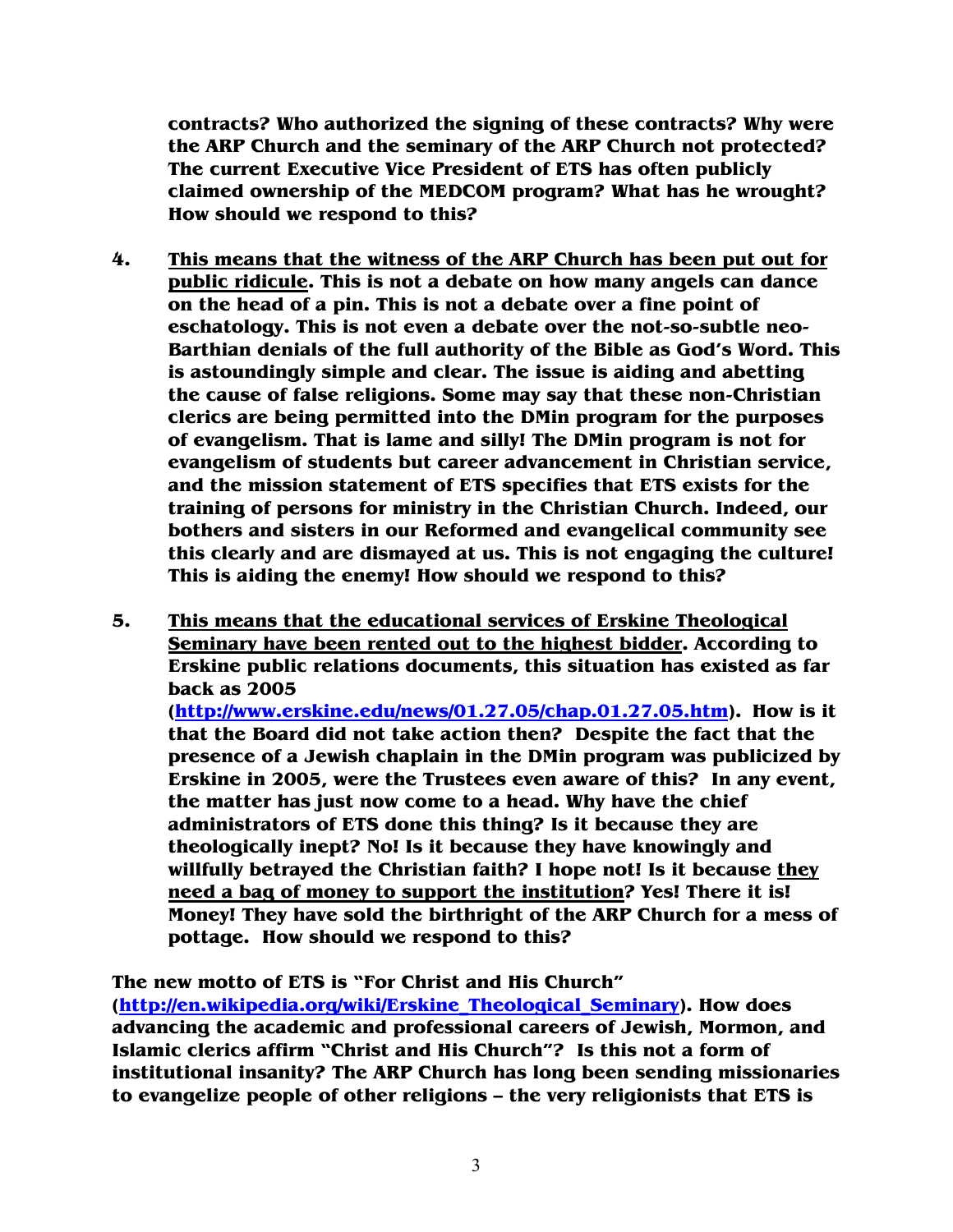**now accepting and training? The ARP Denominational Ministry Fund, supported by the sacrificial gifts of dedicated, committed, devoted Christian men and women, is being used to train Muslim, Mormon, and Jewish clerics! How should we respond to this?** 

**In perplexity we ask, do these inclusive policies that would be more at home at liberal institutions like the Harvard, or Vanderbilt, or Claremont Divinity Schools than at a professedly evangelical institution like ETS bring honor to ETS? Do they bring honor to the ARP Church which owns and supports ETS? Do they bring honor to the Reformed and evangelical community of which we are part through NAPARC? Do they honor the memory of faithful martyrs such as Esther John (a Pakistani ARP who is honored in Westminster Abbey as a Martyr of the Twentieth Century). Most of all, do they bring honor to the name of the Lord Jesus Christ who declared, "I am the way, and the truth, and the life. No one comes to the Father except through me" (John 14:6).** 

**Does anyone really believe that Dr. Peter Lillback of Westminster Theological Seminary in Philadelphia, or Dr. Mike Milton of RTS-Charlotte, or Dr. Bryan Chapell of Covenant Theological Seminary would admit non-Christian students into their Doctor of Ministry programs? And if, in an inexplicable fit of insanity, these men were inclined to do so, does anyone believe that their Boards would sit idly by without so much as lifting a finger to stop them? I didn't think so.** 

**As most ARPTalk readers are aware, the Editor is a former Erskine Board member, Class of 2004. At the orientation meeting for new members, the Board Chairman and the President informed the new members that their task on the Board was the "Big Picture." The Chairman and President discouraged us from "micro-managing and meddling in day-to-day affairs." A condescending message was sent: the Administration and the Executive Committee of the Board know best and individual Board members should back off. Over the years, Board after Board has bought into that foolish nonsense, and the hands-off policy continues. In fact, the Board of Erskine College and Seminary met on February 18 and 19, 2010. Was the Board apprised of this situation? Yes. Was a petition from the seminary faculty delivered to the Board asking for an investigation of this matter? No! Has the Board responded to redress this matter? Board members when asked said, "NO!" Yes, the matter was discussed and, in the tradition of 40 years of Board failure, nothing was done. How should we respond to this?** 

**Throughout this ARPTalk Extra the Editor has repeatedly asked, "How should we respond to this? Yes, there is a place for righteous anger, anger of the sort that the Apostle Paul displayed when the truth of the**